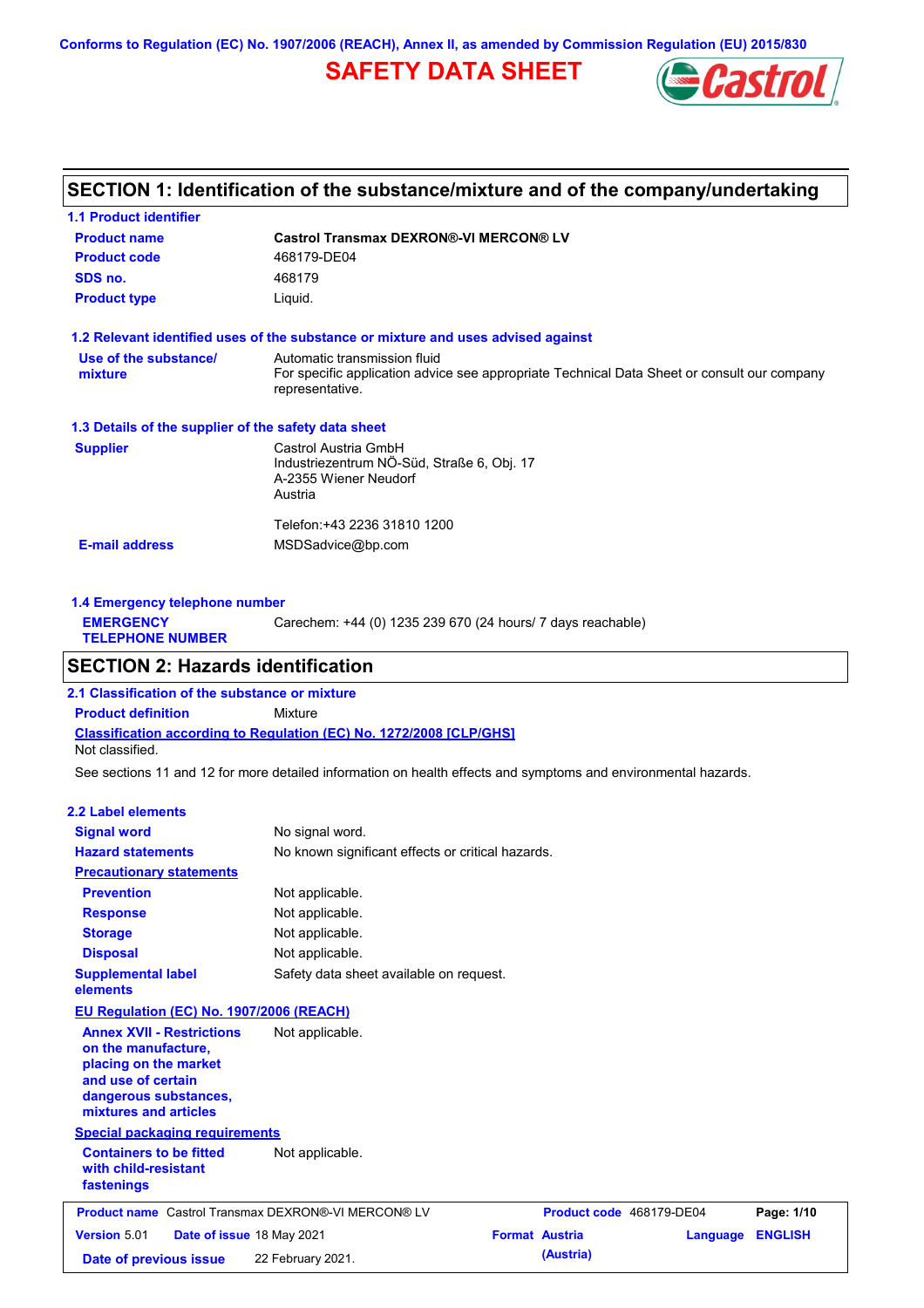### **SECTION 2: Hazards identification**

**Tactile warning of danger** Not applicable.

#### **2.3 Other hazards**

**Results of PBT and vPvB assessment**

Product does not meet the criteria for PBT or vPvB according to Regulation (EC) No. 1907/2006, Annex XIII.

**Product meets the criteria for PBT or vPvB according to Regulation (EC) No. 1907/2006, Annex XIII**

This mixture does not contain any substances that are assessed to be a PBT or a vPvB.

### **SECTION 3: Composition/information on ingredients**

### **3.2 Mixtures**

Highly refined base oil (IP 346 DMSO extract < 3%). Proprietary performance additives. Distillates (petroleum), hydrotreated light paraffinic REACH #: 01-2119487077-29 EC: 265-158-7 CAS: 64742-55-8 Index: 649-468-00-3 Asp. Tox. 1, H304 [1] 2-Propenoic acid, 2-methyl-, butyl ester, polymer with N-[3- (dimethylamino)propyl]-2-methyl-2-propenamide, dodecyl 2-methyl-2-propenoate, eicosyl 2-methyl-2-propenoate, hexadecyl 2-methyl-2-propenoate and octadecyl 2-methyl-2-propenoate CAS: 176487-46-0 ≤3 Eye Irrit. 2, H319 [1] Lubricating oils (petroleum), C15-30, hydrotreated neutral oil-based REACH #: 01-2119474878-16 EC: 276-737-9 CAS: 72623-86-0 Index: 649-482-00-X Asp. Tox. 1, H304 [1] 2,5-Pyrrolidinedione, 3-C18-24-alkenyl EC: 295-099-2 derivs. CAS: 91783-21-0 ≤3 Aquatic Chronic 4, H413 [1] **Product/ingredient name % Regulation (EC) No. Identifiers Type 1272/2008 [CLP]** Mixture **Product definition**

**See Section 16 for the full text of the H statements declared above.**

Type

[1] Substance classified with a health or environmental hazard

[2] Substance with a workplace exposure limit

[3] Substance meets the criteria for PBT according to Regulation (EC) No. 1907/2006, Annex XIII

[4] Substance meets the criteria for vPvB according to Regulation (EC) No. 1907/2006, Annex XIII

[5] Substance of equivalent concern

[6] Additional disclosure due to company policy

Occupational exposure limits, if available, are listed in Section 8.

### **SECTION 4: First aid measures**

| 4.1 Description of first aid measures |                                                                                                                                                                                                                                                                |
|---------------------------------------|----------------------------------------------------------------------------------------------------------------------------------------------------------------------------------------------------------------------------------------------------------------|
| Eye contact                           | In case of contact, immediately flush eyes with plenty of water for at least 15 minutes. Eyelids<br>should be held away from the eyeball to ensure thorough rinsing. Check for and remove any<br>contact lenses. Get medical attention if irritation develops. |
| <b>Skin contact</b>                   | Flush contaminated skin with plenty of water. Remove contaminated clothing and shoes.<br>Wash clothing before reuse. Clean shoes thoroughly before reuse. Get medical attention if<br>irritation develops.                                                     |
| <b>Inhalation</b>                     | If inhaled, remove to fresh air. In case of inhalation of decomposition products in a fire,<br>symptoms may be delayed. The exposed person may need to be kept under medical<br>surveillance for 48 hours. Get medical attention if symptoms occur.            |
| <b>Ingestion</b>                      | Do not induce vomiting unless directed to do so by medical personnel. Get medical attention if<br>symptoms occur.                                                                                                                                              |
| <b>Protection of first-aiders</b>     | No action shall be taken involving any personal risk or without suitable training.                                                                                                                                                                             |

#### **4.2 Most important symptoms and effects, both acute and delayed**

See Section 11 for more detailed information on health effects and symptoms.

| <b>Product name</b> Castrol Transmax DEXRON®-VI MERCON® LV |  | <b>Product code</b> 468179-DE04  |  | Page: 2/10            |                         |  |
|------------------------------------------------------------|--|----------------------------------|--|-----------------------|-------------------------|--|
| <b>Version</b> 5.01                                        |  | <b>Date of issue 18 May 2021</b> |  | <b>Format Austria</b> | <b>Language ENGLISH</b> |  |
| Date of previous issue                                     |  | 22 February 2021.                |  | (Austria)             |                         |  |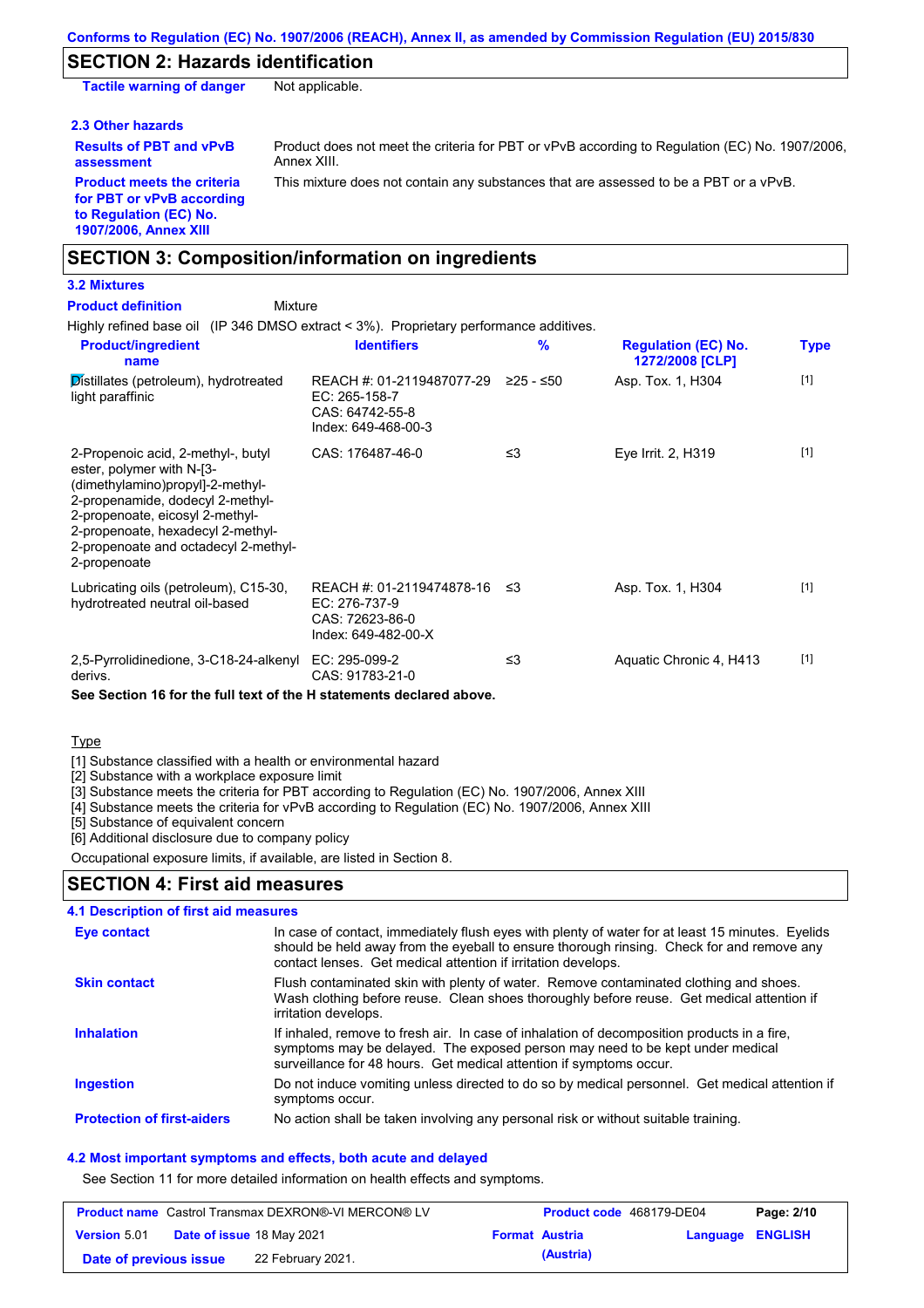# **SECTION 4: First aid measures**

| <b>Potential acute health effects</b> |                                                                                                                     |
|---------------------------------------|---------------------------------------------------------------------------------------------------------------------|
| <b>Inhalation</b>                     | Exposure to decomposition products may cause a health hazard. Serious effects may be<br>delayed following exposure. |
| <b>Ingestion</b>                      | No known significant effects or critical hazards.                                                                   |
| <b>Skin contact</b>                   | No known significant effects or critical hazards.                                                                   |
| Eye contact                           | No known significant effects or critical hazards.                                                                   |
|                                       | Delayed and immediate effects as well as chronic effects from short and long-term exposure                          |
| <b>Inhalation</b>                     | Overexposure to the inhalation of airborne droplets or aerosols may cause irritation of the<br>respiratory tract.   |
| <b>Ingestion</b>                      | Ingestion of large quantities may cause nausea and diarrhoea.                                                       |
| <b>Skin contact</b>                   | Prolonged or repeated contact can defat the skin and lead to irritation and/or dermatitis.                          |
| <b>Eye contact</b>                    | Potential risk of transient stinging or redness if accidental eye contact occurs.                                   |
|                                       |                                                                                                                     |

### **4.3 Indication of any immediate medical attention and special treatment needed**

```
Notes to physician Treatment should in general be symptomatic and directed to relieving any effects.
                   In case of inhalation of decomposition products in a fire, symptoms may be delayed.
                   The exposed person may need to be kept under medical surveillance for 48 hours.
```
### **SECTION 5: Firefighting measures**

| 5.1 Extinguishing media                                   |                                                                                                                                                                                                                                                                                                                                                                   |
|-----------------------------------------------------------|-------------------------------------------------------------------------------------------------------------------------------------------------------------------------------------------------------------------------------------------------------------------------------------------------------------------------------------------------------------------|
| <b>Suitable extinguishing</b><br>media                    | In case of fire, use foam, dry chemical or carbon dioxide extinguisher or spray.                                                                                                                                                                                                                                                                                  |
| <b>Unsuitable extinguishing</b><br>media                  | Do not use water jet. The use of a water jet may cause the fire to spread by splashing the<br>burning product.                                                                                                                                                                                                                                                    |
| 5.2 Special hazards arising from the substance or mixture |                                                                                                                                                                                                                                                                                                                                                                   |
| <b>Hazards from the</b><br>substance or mixture           | In a fire or if heated, a pressure increase will occur and the container may burst.                                                                                                                                                                                                                                                                               |
| <b>Hazardous combustion</b><br>products                   | Combustion products may include the following:<br>carbon oxides (CO, CO <sub>2</sub> ) (carbon monoxide, carbon dioxide)<br>nitrogen oxides (NO, $NQ_2$ etc.)                                                                                                                                                                                                     |
| 5.3 Advice for firefighters                               |                                                                                                                                                                                                                                                                                                                                                                   |
| <b>Special precautions for</b><br>fire-fighters           | No action shall be taken involving any personal risk or without suitable training. Promptly<br>isolate the scene by removing all persons from the vicinity of the incident if there is a fire.                                                                                                                                                                    |
| <b>Special protective</b><br>equipment for fire-fighters  | Fire-fighters should wear appropriate protective equipment and self-contained breathing<br>apparatus (SCBA) with a full face-piece operated in positive pressure mode. Clothing for fire-<br>fighters (including helmets, protective boots and gloves) conforming to European standard EN<br>469 will provide a basic level of protection for chemical incidents. |

### **SECTION 6: Accidental release measures**

### **6.1 Personal precautions, protective equipment and emergency procedures**

| For non-emergency<br>personnel                           | No action shall be taken involving any personal risk or without suitable training. Evacuate<br>surrounding areas. Keep unnecessary and unprotected personnel from entering. Do not touch<br>or walk through spilt material. Floors may be slippery; use care to avoid falling. Put on<br>appropriate personal protective equipment. |
|----------------------------------------------------------|-------------------------------------------------------------------------------------------------------------------------------------------------------------------------------------------------------------------------------------------------------------------------------------------------------------------------------------|
| For emergency responders                                 | If specialised clothing is required to deal with the spillage, take note of any information in<br>Section 8 on suitable and unsuitable materials. See also the information in "For non-<br>emergency personnel".                                                                                                                    |
| <b>6.2 Environmental</b><br>precautions                  | Avoid dispersal of spilt material and runoff and contact with soil, waterways, drains and sewers.<br>Inform the relevant authorities if the product has caused environmental pollution (sewers,<br>waterways, soil or air).                                                                                                         |
| 6.3 Methods and material for containment and cleaning up |                                                                                                                                                                                                                                                                                                                                     |
| <b>Small spill</b>                                       | Stop leak if without risk. Move containers from spill area. Absorb with an inert material and<br>place in an appropriate waste disposal container. Dispose of via a licensed waste disposal<br>contractor.                                                                                                                          |

| <b>Product name</b> Castrol Transmax DEXRON®-VI MERCON® LV |                                  | <b>Product code</b> 468179-DE04 |                       | Page: 3/10       |  |
|------------------------------------------------------------|----------------------------------|---------------------------------|-----------------------|------------------|--|
| <b>Version 5.01</b>                                        | <b>Date of issue 18 May 2021</b> |                                 | <b>Format Austria</b> | Language ENGLISH |  |
| Date of previous issue                                     | 22 February 2021.                |                                 | (Austria)             |                  |  |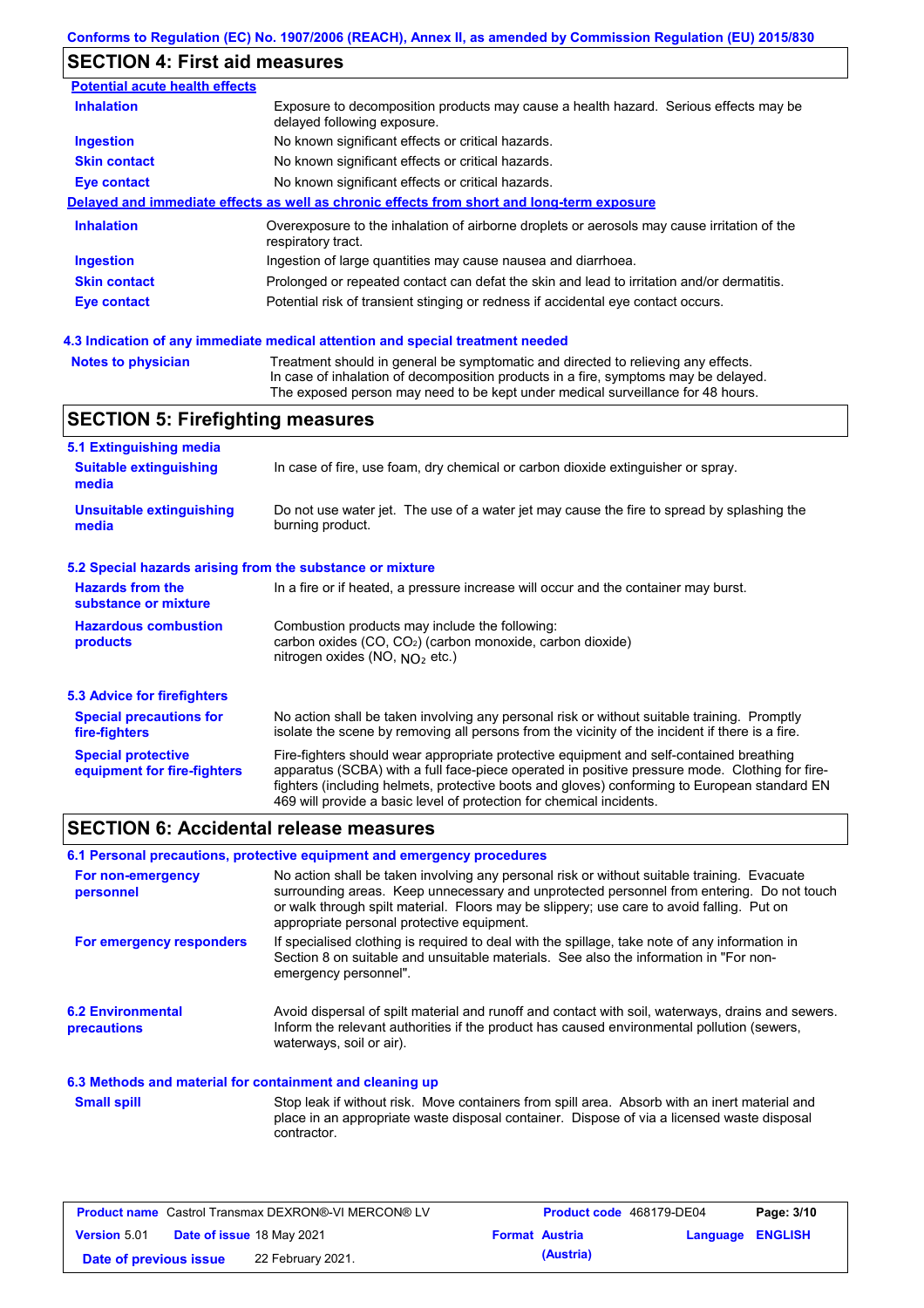### **SECTION 6: Accidental release measures**

| Large spill                               | Stop leak if without risk. Move containers from spill area. Prevent entry into sewers, water<br>courses, basements or confined areas. Contain and collect spillage with non-combustible,<br>absorbent material e.g. sand, earth, vermiculite or diatomaceous earth and place in container<br>for disposal according to local regulations. Dispose of via a licensed waste disposal contractor. |
|-------------------------------------------|------------------------------------------------------------------------------------------------------------------------------------------------------------------------------------------------------------------------------------------------------------------------------------------------------------------------------------------------------------------------------------------------|
| 6.4 Reference to other<br><b>sections</b> | See Section 1 for emergency contact information.<br>See Section 5 for firefighting measures.<br>See Section 8 for information on appropriate personal protective equipment.<br>See Section 12 for environmental precautions.<br>See Section 13 for additional waste treatment information.                                                                                                     |

### **SECTION 7: Handling and storage**

| 7.1 Precautions for safe handling                                                    |                                                                                                                                                                                                                                                                                                                                                                                                                                                                                          |
|--------------------------------------------------------------------------------------|------------------------------------------------------------------------------------------------------------------------------------------------------------------------------------------------------------------------------------------------------------------------------------------------------------------------------------------------------------------------------------------------------------------------------------------------------------------------------------------|
| <b>Protective measures</b>                                                           | Put on appropriate personal protective equipment.                                                                                                                                                                                                                                                                                                                                                                                                                                        |
| <b>Advice on general</b><br>occupational hygiene                                     | Eating, drinking and smoking should be prohibited in areas where this material is handled,<br>stored and processed. Wash thoroughly after handling. Remove contaminated clothing and<br>protective equipment before entering eating areas. See also Section 8 for additional<br>information on hygiene measures.                                                                                                                                                                         |
| <b>7.2 Conditions for safe</b><br>storage, including any<br><i>incompatibilities</i> | Store in accordance with local requiations. Store in a dry, cool and well-ventilated area, away<br>from incompatible materials (see Section 10). Keep away from heat and direct sunlight. Keep<br>container tightly closed and sealed until ready for use. Containers that have been opened must<br>be carefully resealed and kept upright to prevent leakage. Store and use only in equipment/<br>containers designed for use with this product. Do not store in unlabelled containers. |
| 7.3 Specific end use(s)                                                              |                                                                                                                                                                                                                                                                                                                                                                                                                                                                                          |
| <b>Recommendations</b>                                                               | See section 1.2 and Exposure scenarios in annex, if applicable.                                                                                                                                                                                                                                                                                                                                                                                                                          |

### **SECTION 8: Exposure controls/personal protection**

#### **8.1 Control parameters**

#### **Occupational exposure limits**

Whilst specific OELs for certain components may be shown in this section, other components may be present in any mist, vapour or dust produced. Therefore, the specific OELs may not be applicable to the product as a whole and are provided for guidance only.

**Recommended monitoring procedures** If this product contains ingredients with exposure limits, personal, workplace atmosphere or biological monitoring may be required to determine the effectiveness of the ventilation or other control measures and/or the necessity to use respiratory protective equipment. Reference should be made to monitoring standards, such as the following: European Standard EN 689 (Workplace atmospheres - Guidance for the assessment of exposure by inhalation to chemical agents for comparison with limit values and measurement strategy) European Standard EN 14042 (Workplace atmospheres - Guide for the application and use of procedures for the assessment of exposure to chemical and biological agents) European Standard EN 482 (Workplace atmospheres - General requirements for the performance of procedures for the measurement of chemical agents) Reference to national guidance documents for methods for the determination of hazardous substances will also be required.

### **Derived No Effect Level**

No DNELs/DMELs available.

#### **Predicted No Effect Concentration**

No PNECs available

### **8.2 Exposure controls**

**Appropriate engineering controls** Provide exhaust ventilation or other engineering controls to keep the relevant airborne concentrations below their respective occupational exposure limits. All activities involving chemicals should be assessed for their risks to health, to ensure exposures are adequately controlled. Personal protective equipment should only be considered after other forms of control measures (e.g. engineering controls) have been suitably evaluated. Personal protective equipment should conform to appropriate standards, be suitable for use, be kept in good condition and properly maintained. Your supplier of personal protective equipment should be consulted for advice on selection and

appropriate standards. For further information contact your national organisation for standards. The final choice of protective equipment will depend upon a risk assessment. It is important to ensure that all items of personal protective equipment are compatible.

### **Individual protection measures**

| <b>Product name</b> Castrol Transmax DEXRON®-VI MERCON® LV |  | <b>Product code</b> 468179-DE04  |  | Page: 4/10            |                  |  |
|------------------------------------------------------------|--|----------------------------------|--|-----------------------|------------------|--|
| <b>Version 5.01</b>                                        |  | <b>Date of issue 18 May 2021</b> |  | <b>Format Austria</b> | Language ENGLISH |  |
| Date of previous issue                                     |  | 22 February 2021.                |  | (Austria)             |                  |  |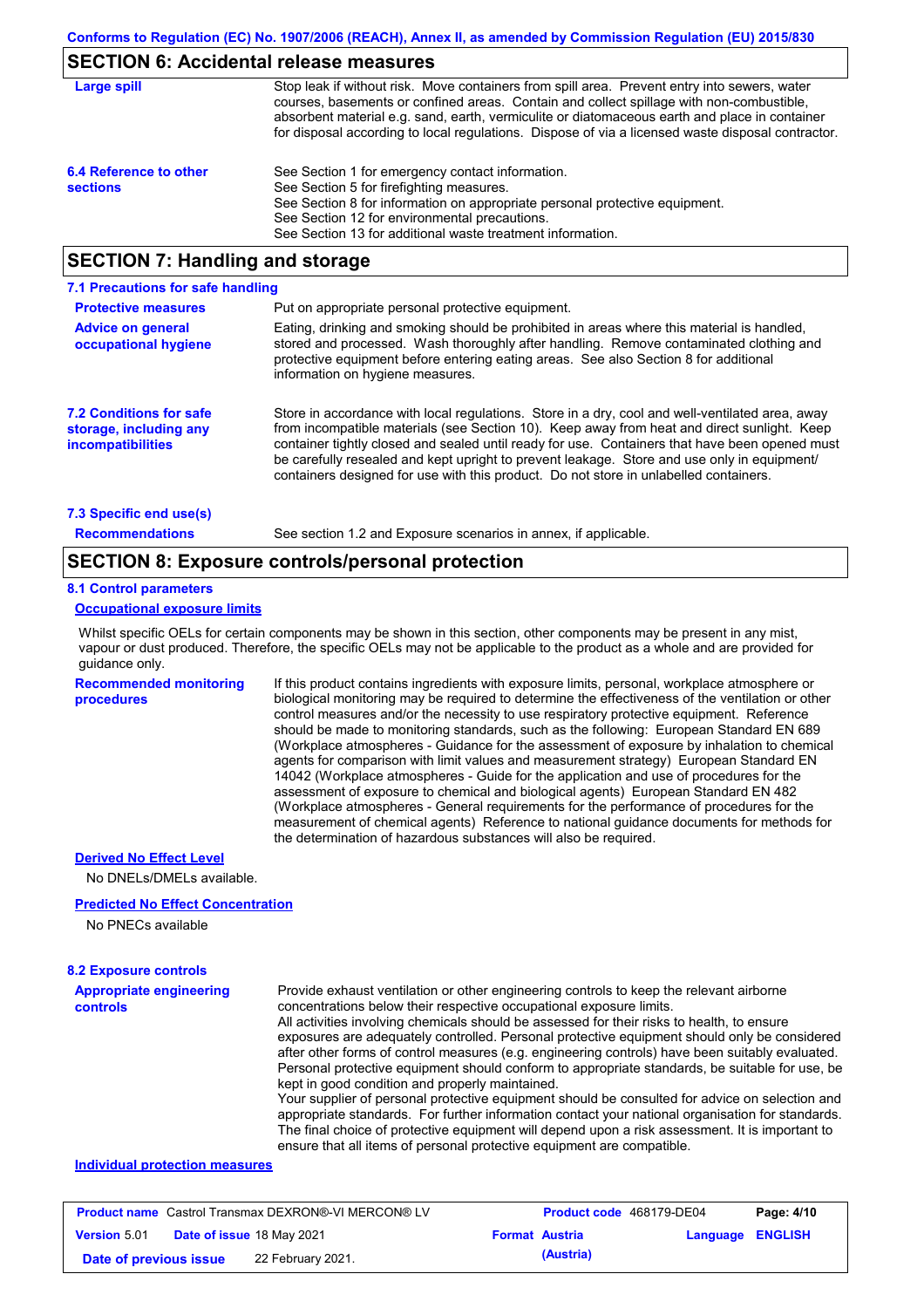### **SECTION 8: Exposure controls/personal protection**

| <b>Hygiene measures</b>                              | Wash hands, forearms and face thoroughly after handling chemical products, before eating,<br>smoking and using the lavatory and at the end of the working period. Ensure that eyewash<br>stations and safety showers are close to the workstation location.                                                                                                                                                                                                                                                                                                                                                                                       |
|------------------------------------------------------|---------------------------------------------------------------------------------------------------------------------------------------------------------------------------------------------------------------------------------------------------------------------------------------------------------------------------------------------------------------------------------------------------------------------------------------------------------------------------------------------------------------------------------------------------------------------------------------------------------------------------------------------------|
| <b>Respiratory protection</b>                        | In case of insufficient ventilation, wear suitable respiratory equipment.<br>The correct choice of respiratory protection depends upon the chemicals being handled, the<br>conditions of work and use, and the condition of the respiratory equipment. Safety procedures<br>should be developed for each intended application. Respiratory protection equipment should<br>therefore be chosen in consultation with the supplier/manufacturer and with a full assessment<br>of the working conditions.                                                                                                                                             |
| <b>Eye/face protection</b><br><b>Skin protection</b> | Safety glasses with side shields.                                                                                                                                                                                                                                                                                                                                                                                                                                                                                                                                                                                                                 |
| <b>Hand protection</b>                               | <b>General Information:</b>                                                                                                                                                                                                                                                                                                                                                                                                                                                                                                                                                                                                                       |
|                                                      | Because specific work environments and material handling practices vary, safety procedures<br>should be developed for each intended application. The correct choice of protective gloves<br>depends upon the chemicals being handled, and the conditions of work and use. Most gloves<br>provide protection for only a limited time before they must be discarded and replaced (even the<br>best chemically resistant gloves will break down after repeated chemical exposures).                                                                                                                                                                  |
|                                                      | Gloves should be chosen in consultation with the supplier / manufacturer and taking account of<br>a full assessment of the working conditions.                                                                                                                                                                                                                                                                                                                                                                                                                                                                                                    |
|                                                      | Recommended: Nitrile gloves.<br><b>Breakthrough time:</b>                                                                                                                                                                                                                                                                                                                                                                                                                                                                                                                                                                                         |
|                                                      | Breakthrough time data are generated by glove manufacturers under laboratory test conditions<br>and represent how long a glove can be expected to provide effective permeation resistance. It<br>is important when following breakthrough time recommendations that actual workplace<br>conditions are taken into account. Always consult with your glove supplier for up-to-date<br>technical information on breakthrough times for the recommended glove type.<br>Our recommendations on the selection of gloves are as follows:                                                                                                                |
|                                                      | Continuous contact:                                                                                                                                                                                                                                                                                                                                                                                                                                                                                                                                                                                                                               |
|                                                      | Gloves with a minimum breakthrough time of 240 minutes, or >480 minutes if suitable gloves<br>can be obtained.<br>If suitable gloves are not available to offer that level of protection, gloves with shorter<br>breakthrough times may be acceptable as long as appropriate glove maintenance and<br>replacement regimes are determined and adhered to.                                                                                                                                                                                                                                                                                          |
|                                                      | Short-term / splash protection:                                                                                                                                                                                                                                                                                                                                                                                                                                                                                                                                                                                                                   |
|                                                      | Recommended breakthrough times as above<br>It is recognised that for short-term, transient exposures, gloves with shorter breakthrough times<br>may commonly be used. Therefore, appropriate maintenance and replacement regimes must<br>be determined and rigorously followed.                                                                                                                                                                                                                                                                                                                                                                   |
|                                                      | <b>Glove Thickness:</b>                                                                                                                                                                                                                                                                                                                                                                                                                                                                                                                                                                                                                           |
|                                                      | For general applications, we recommend gloves with a thickness typically greater than 0.35 mm.                                                                                                                                                                                                                                                                                                                                                                                                                                                                                                                                                    |
|                                                      | It should be emphasised that glove thickness is not necessarily a good predictor of glove<br>resistance to a specific chemical, as the permeation efficiency of the glove will be dependent<br>on the exact composition of the glove material. Therefore, glove selection should also be based<br>on consideration of the task requirements and knowledge of breakthrough times.<br>Glove thickness may also vary depending on the glove manufacturer, the glove type and the<br>glove model. Therefore, the manufacturers' technical data should always be taken into account<br>to ensure selection of the most appropriate glove for the task. |
|                                                      | Note: Depending on the activity being conducted, gloves of varying thickness may be required<br>for specific tasks. For example:                                                                                                                                                                                                                                                                                                                                                                                                                                                                                                                  |
|                                                      | • Thinner gloves (down to 0.1 mm or less) may be required where a high degree of manual<br>dexterity is needed. However, these gloves are only likely to give short duration protection and<br>would normally be just for single use applications, then disposed of.                                                                                                                                                                                                                                                                                                                                                                              |
|                                                      | • Thicker gloves (up to 3 mm or more) may be required where there is a mechanical (as well<br>as a chemical) risk i.e. where there is abrasion or puncture potential.                                                                                                                                                                                                                                                                                                                                                                                                                                                                             |

|                        |                                  | <b>Product name</b> Castrol Transmax DEXRON®-VI MERCON® LV | <b>Product code</b> 468179-DE04 |                  | Page: 5/10 |
|------------------------|----------------------------------|------------------------------------------------------------|---------------------------------|------------------|------------|
| <b>Version 5.01</b>    | <b>Date of issue 18 May 2021</b> |                                                            | <b>Format Austria</b>           | Language ENGLISH |            |
| Date of previous issue |                                  | 22 February 2021.                                          | (Austria)                       |                  |            |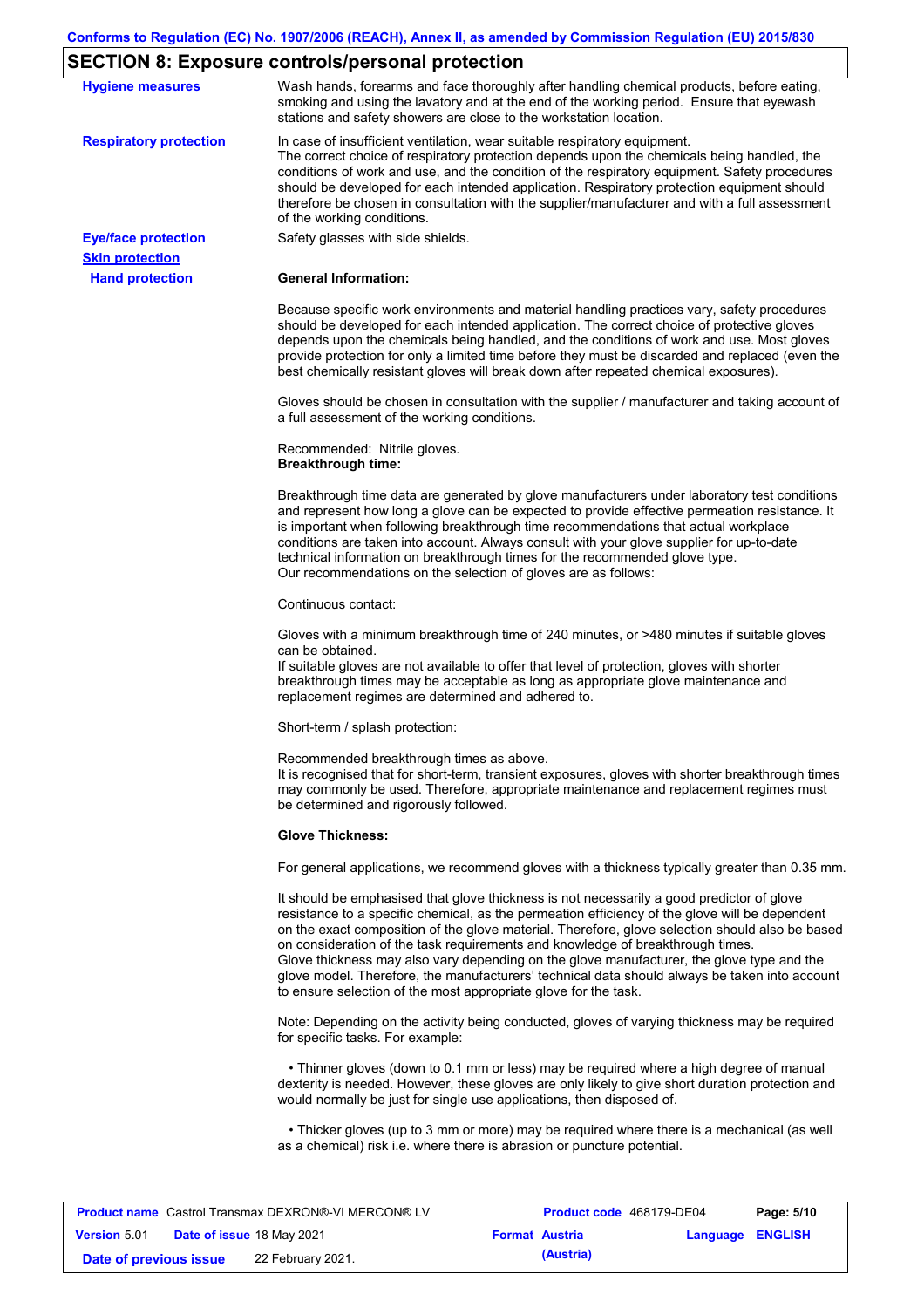# **SECTION 8: Exposure controls/personal protection**

| <b>Skin and body</b>                      | Use of protective clothing is good industrial practice.<br>Personal protective equipment for the body should be selected based on the task being<br>performed and the risks involved and should be approved by a specialist before handling this<br>product.<br>Cotton or polyester/cotton overalls will only provide protection against light superficial<br>contamination that will not soak through to the skin. Overalls should be laundered on a regular<br>basis. When the risk of skin exposure is high (e.g. when cleaning up spillages or if there is a<br>risk of splashing) then chemical resistant aprons and/or impervious chemical suits and boots<br>will be required. |
|-------------------------------------------|---------------------------------------------------------------------------------------------------------------------------------------------------------------------------------------------------------------------------------------------------------------------------------------------------------------------------------------------------------------------------------------------------------------------------------------------------------------------------------------------------------------------------------------------------------------------------------------------------------------------------------------------------------------------------------------|
| <b>Refer to standards:</b>                | Respiratory protection: EN 529<br>Gloves: EN 420, EN 374<br>Eye protection: EN 166<br>Filtering half-mask: EN 149<br>Filtering half-mask with valve: EN 405<br>Half-mask: EN 140 plus filter<br>Full-face mask: EN 136 plus filter<br>Particulate filters: EN 143<br>Gas/combined filters: EN 14387                                                                                                                                                                                                                                                                                                                                                                                   |
| <b>Environmental exposure</b><br>controls | Emissions from ventilation or work process equipment should be checked to ensure they<br>comply with the requirements of environmental protection legislation. In some cases, fume<br>scrubbers, filters or engineering modifications to the process equipment will be necessary to<br>reduce emissions to acceptable levels.                                                                                                                                                                                                                                                                                                                                                         |

## **SECTION 9: Physical and chemical properties**

### **9.1 Information on basic physical and chemical properties**

| <b>Appearance</b>                                      |                                                                                                                                           |
|--------------------------------------------------------|-------------------------------------------------------------------------------------------------------------------------------------------|
| <b>Physical state</b>                                  | Liquid.                                                                                                                                   |
| <b>Colour</b>                                          | Red.                                                                                                                                      |
| <b>Odour</b>                                           | Not available.                                                                                                                            |
| <b>Odour threshold</b>                                 | Not available.                                                                                                                            |
| pH                                                     | Not applicable.                                                                                                                           |
| <b>Melting point/freezing point</b>                    | Not available.                                                                                                                            |
| Initial boiling point and boiling<br>range             | Not available.                                                                                                                            |
| <b>Pour point</b>                                      | $-51 °C$                                                                                                                                  |
| <b>Flash point</b>                                     | Open cup: >180°C (>356°F) [Cleveland.]                                                                                                    |
| <b>Evaporation rate</b>                                | Not available.                                                                                                                            |
| <b>Flammability (solid, gas)</b>                       | Not available.                                                                                                                            |
| <b>Upper/lower flammability or</b><br>explosive limits | Not available.                                                                                                                            |
| <b>Vapour pressure</b>                                 | Not available.                                                                                                                            |
| <b>Vapour density</b>                                  | Not available.                                                                                                                            |
| <b>Relative density</b>                                | Not available.                                                                                                                            |
| <b>Density</b>                                         | <1000 kg/m <sup>3</sup> (<1 g/cm <sup>3</sup> ) at 15 <sup>°</sup> C                                                                      |
| <b>Solubility(ies)</b>                                 | insoluble in water.                                                                                                                       |
| <b>Partition coefficient: n-octanol/</b><br>water      | Not available.                                                                                                                            |
| <b>Auto-ignition temperature</b>                       | Not available.                                                                                                                            |
| <b>Decomposition temperature</b>                       | Not available.                                                                                                                            |
| <b>Viscosity</b>                                       | Kinematic: 29.48 mm <sup>2</sup> /s (29.48 cSt) at 40 $^{\circ}$ C<br>Kinematic: 5.916 mm <sup>2</sup> /s (5.916 cSt) at 100 $^{\circ}$ C |
| <b>Explosive properties</b>                            | Not available                                                                                                                             |
| <b>Oxidising properties</b>                            | Not available.                                                                                                                            |
|                                                        |                                                                                                                                           |

### **9.2 Other information**

No additional information.

| <b>Product name</b> Castrol Transmax DEXRON®-VI MERCON® LV |  | Product code 468179-DE04  |                       | Page: 6/10 |                         |  |
|------------------------------------------------------------|--|---------------------------|-----------------------|------------|-------------------------|--|
| <b>Version 5.01</b>                                        |  | Date of issue 18 May 2021 | <b>Format Austria</b> |            | <b>Language ENGLISH</b> |  |
| Date of previous issue                                     |  | 22 February 2021.         |                       | (Austria)  |                         |  |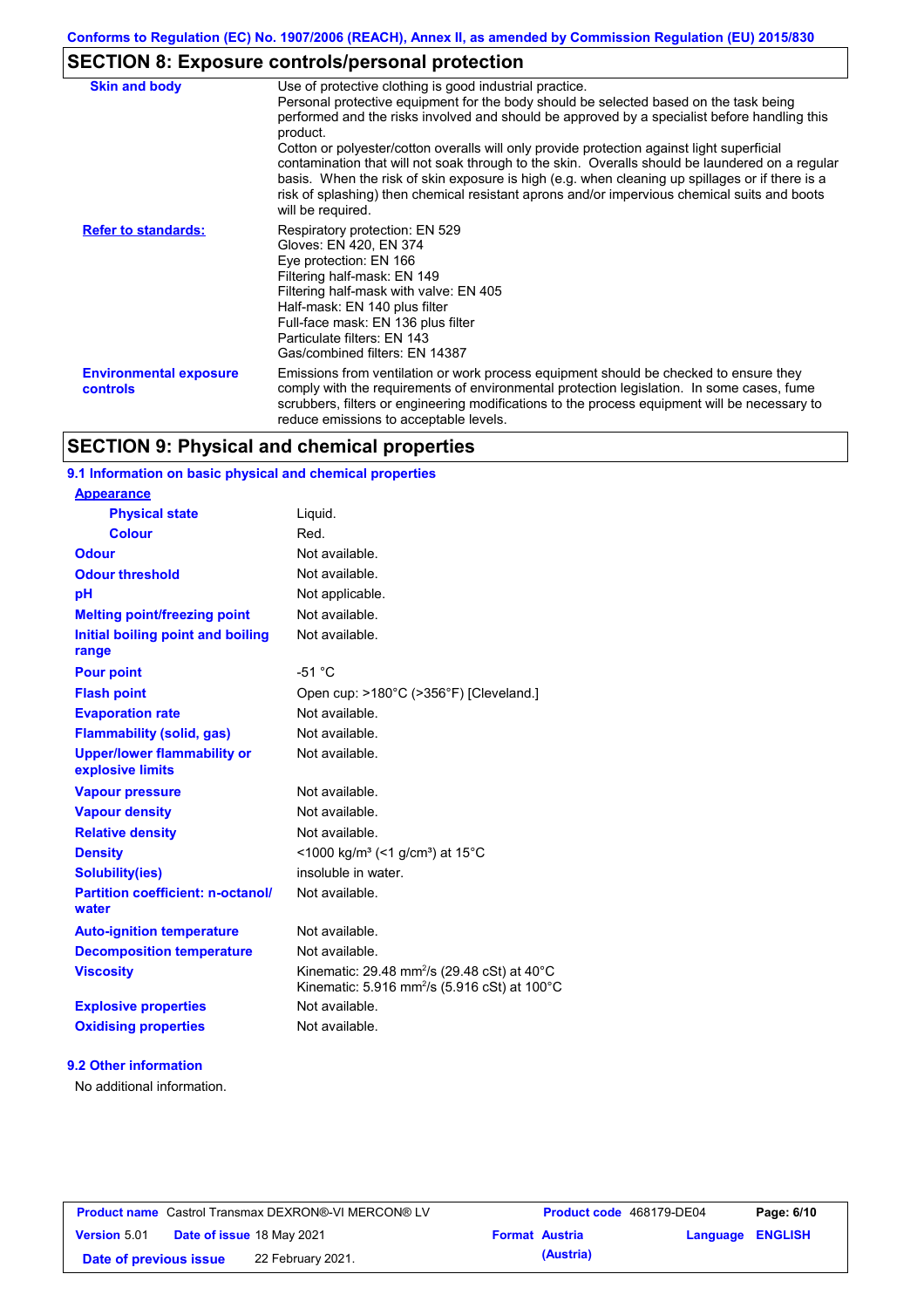| <b>SECTION 10: Stability and reactivity</b>       |                                                                                                                                                                         |  |  |  |
|---------------------------------------------------|-------------------------------------------------------------------------------------------------------------------------------------------------------------------------|--|--|--|
| <b>10.1 Reactivity</b>                            | No specific test data available for this product. Refer to Conditions to avoid and Incompatible<br>materials for additional information.                                |  |  |  |
| <b>10.2 Chemical stability</b>                    | The product is stable.                                                                                                                                                  |  |  |  |
| <b>10.3 Possibility of</b><br>hazardous reactions | Under normal conditions of storage and use, hazardous reactions will not occur.<br>Under normal conditions of storage and use, hazardous polymerisation will not occur. |  |  |  |
| <b>10.4 Conditions to avoid</b>                   | Avoid all possible sources of ignition (spark or flame).                                                                                                                |  |  |  |
| <b>10.5 Incompatible materials</b>                | No specific data.                                                                                                                                                       |  |  |  |
| <b>10.6 Hazardous</b><br>decomposition products   | Under normal conditions of storage and use, hazardous decomposition products should not be<br>produced.                                                                 |  |  |  |

# **SECTION 11: Toxicological information**

| 11.1 Information on toxicological effects |                                                                                                                             |
|-------------------------------------------|-----------------------------------------------------------------------------------------------------------------------------|
| <b>Acute toxicity estimates</b>           |                                                                                                                             |
| Not available.                            |                                                                                                                             |
| <b>Information on likely</b>              | Routes of entry anticipated: Dermal, Inhalation.                                                                            |
| routes of exposure                        |                                                                                                                             |
| <b>Potential acute health effects</b>     |                                                                                                                             |
| <b>Inhalation</b>                         | Exposure to decomposition products may cause a health hazard. Serious effects may be<br>delayed following exposure.         |
| Ingestion                                 | No known significant effects or critical hazards.                                                                           |
| <b>Skin contact</b>                       | No known significant effects or critical hazards.                                                                           |
| <b>Eye contact</b>                        | No known significant effects or critical hazards.                                                                           |
|                                           | Symptoms related to the physical, chemical and toxicological characteristics                                                |
| <b>Inhalation</b>                         | May be harmful by inhalation if exposure to vapour, mists or fumes resulting from thermal<br>decomposition products occurs. |
| <b>Ingestion</b>                          | No specific data.                                                                                                           |
| <b>Skin contact</b>                       | No specific data.                                                                                                           |
| <b>Eye contact</b>                        | No specific data.                                                                                                           |
|                                           | Delayed and immediate effects as well as chronic effects from short and long-term exposure                                  |
| <b>Inhalation</b>                         | Overexposure to the inhalation of airborne droplets or aerosols may cause irritation of the<br>respiratory tract.           |
| <b>Ingestion</b>                          | Ingestion of large quantities may cause nausea and diarrhoea.                                                               |
| <b>Skin contact</b>                       | Prolonged or repeated contact can defat the skin and lead to irritation and/or dermatitis.                                  |
| <b>Eye contact</b>                        | Potential risk of transient stinging or redness if accidental eye contact occurs.                                           |
| <b>Potential chronic health effects</b>   |                                                                                                                             |
| <b>General</b>                            | No known significant effects or critical hazards.                                                                           |
| <b>Carcinogenicity</b>                    | No known significant effects or critical hazards.                                                                           |
| <b>Mutagenicity</b>                       | No known significant effects or critical hazards.                                                                           |
| <b>Developmental effects</b>              | No known significant effects or critical hazards.                                                                           |
| <b>Fertility effects</b>                  | No known significant effects or critical hazards.                                                                           |

# **SECTION 12: Ecological information**

| <b>12.1 Toxicity</b>         |                                                                                                             |
|------------------------------|-------------------------------------------------------------------------------------------------------------|
| <b>Environmental hazards</b> | Not classified as dangerous                                                                                 |
|                              | Based on data available for this or related materials. Product not classified for environmental<br>effects. |

### **12.2 Persistence and degradability**

Expected to be biodegradable.

### **12.3 Bioaccumulative potential**

This product is not expected to bioaccumulate through food chains in the environment.

| <b>Product name</b> Castrol Transmax DEXRON®-VI MERCON® LV |                                  | Product code 468179-DE04 |           | Page: 7/10       |  |
|------------------------------------------------------------|----------------------------------|--------------------------|-----------|------------------|--|
| <b>Version 5.01</b>                                        | <b>Date of issue 18 May 2021</b> | <b>Format Austria</b>    |           | Language ENGLISH |  |
| Date of previous issue                                     | 22 February 2021.                |                          | (Austria) |                  |  |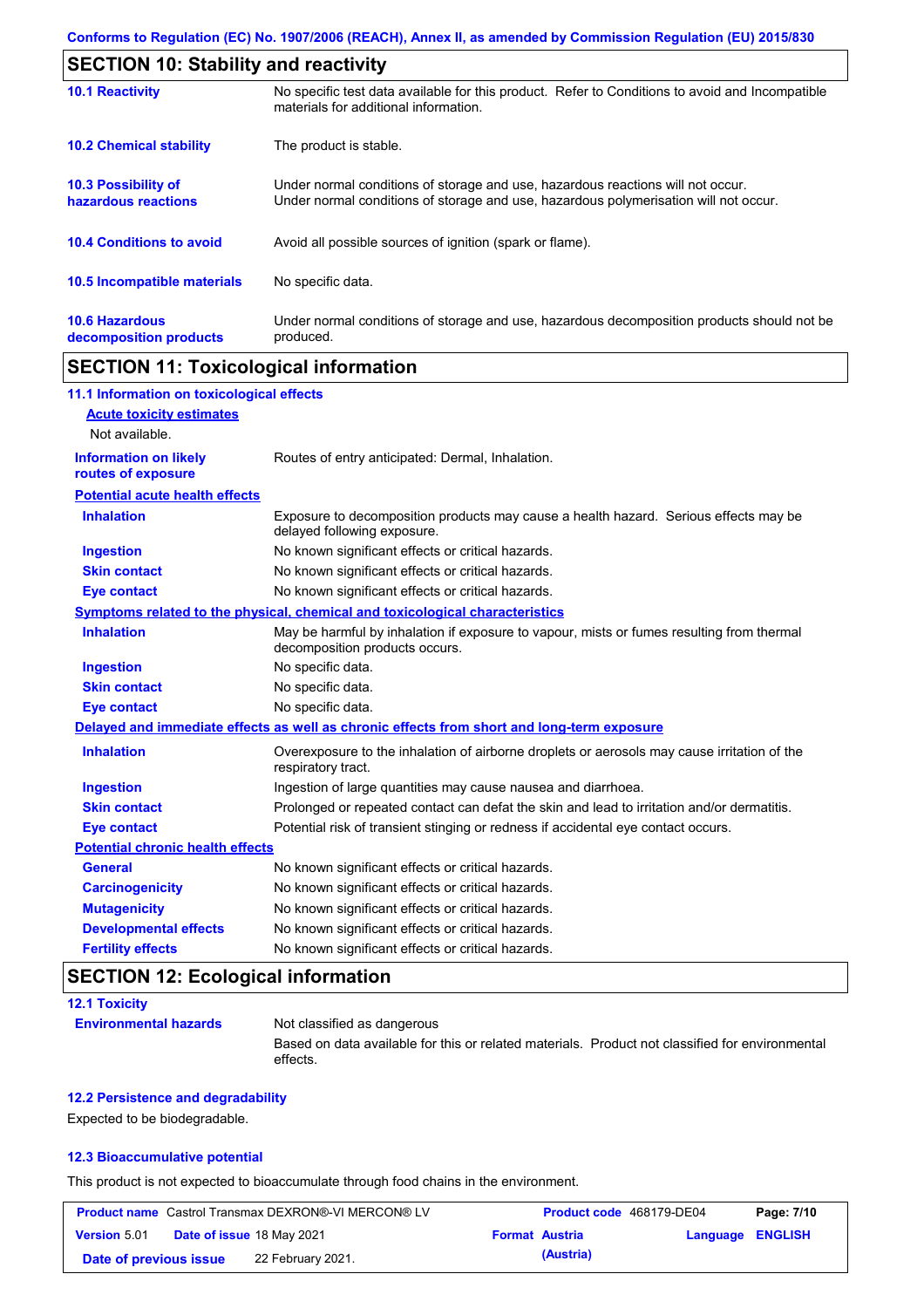### **SECTION 12: Ecological information**

| <b>12.4 Mobility in soil</b>                                  |                                                                      |
|---------------------------------------------------------------|----------------------------------------------------------------------|
| <b>Soil/water partition</b><br>coefficient (K <sub>oc</sub> ) | Not available.                                                       |
| <b>Mobility</b>                                               | Spillages may penetrate the soil causing ground water contamination. |

#### **12.5 Results of PBT and vPvB assessment**

Product does not meet the criteria for PBT or vPvB according to Regulation (EC) No. 1907/2006, Annex XIII.

| 12.6 Other adverse effects          |                                                                                                                           |
|-------------------------------------|---------------------------------------------------------------------------------------------------------------------------|
| <b>Other ecological information</b> | Spills may form a film on water surfaces causing physical damage to organisms. Oxygen<br>transfer could also be impaired. |
|                                     |                                                                                                                           |

### **SECTION 13: Disposal considerations**

### **13.1 Waste treatment methods**

```
Product
```
**Methods of disposal**

Where possible, arrange for product to be recycled. Dispose of via an authorised person/ licensed waste disposal contractor in accordance with local regulations.

#### **Hazardous waste Wes.**

**European waste catalogue (EWC)**

| Waste code | <b>Waste designation</b>                                        |
|------------|-----------------------------------------------------------------|
| 13 02 05*  | mineral-based non-chlorinated engine, gear and lubricating oils |

However, deviation from the intended use and/or the presence of any potential contaminants may require an alternative waste disposal code to be assigned by the end user.

#### **Packaging**

| <b>Methods of disposal</b> | Where possible, arrange for product to be recycled. Dispose of via an authorised person/<br>licensed waste disposal contractor in accordance with local regulations.                                                                    |
|----------------------------|-----------------------------------------------------------------------------------------------------------------------------------------------------------------------------------------------------------------------------------------|
| <b>Special precautions</b> | This material and its container must be disposed of in a safe way. Empty containers or liners<br>may retain some product residues. Avoid dispersal of spilt material and runoff and contact with<br>soil, waterways, drains and sewers. |
| <b>References</b>          | Commission 2014/955/EU<br>Directive 2008/98/EC                                                                                                                                                                                          |

# **SECTION 14: Transport information**

|                                           | <b>ADR/RID</b> | <b>ADN</b>     | <b>IMDG</b>    | <b>IATA</b>    |
|-------------------------------------------|----------------|----------------|----------------|----------------|
| 14.1 UN number                            | Not regulated. | Not regulated. | Not regulated. | Not regulated. |
| 14.2 UN proper<br>shipping name           |                |                | -              |                |
| <b>14.3 Transport</b><br>hazard class(es) |                |                | -              |                |
| <b>14.4 Packing</b><br>group              |                |                |                |                |
| 14.5<br><b>Environmental</b><br>hazards   | No.            | No.            | No.            | No.            |
| <b>Additional</b><br><b>information</b>   |                |                |                |                |

**14.6 Special precautions for user** Not available.

| <b>14.7 Transport in bulk</b> |  |
|-------------------------------|--|
| according to IMO              |  |
| instruments                   |  |

Not available.

| <b>Product name</b> Castrol Transmax DEXRON®-VI MERCON® LV |  | <b>Product code</b> 468179-DE04  |  | Page: 8/10            |                  |  |
|------------------------------------------------------------|--|----------------------------------|--|-----------------------|------------------|--|
| <b>Version 5.01</b>                                        |  | <b>Date of issue 18 May 2021</b> |  | <b>Format Austria</b> | Language ENGLISH |  |
| Date of previous issue                                     |  | 22 February 2021.                |  | (Austria)             |                  |  |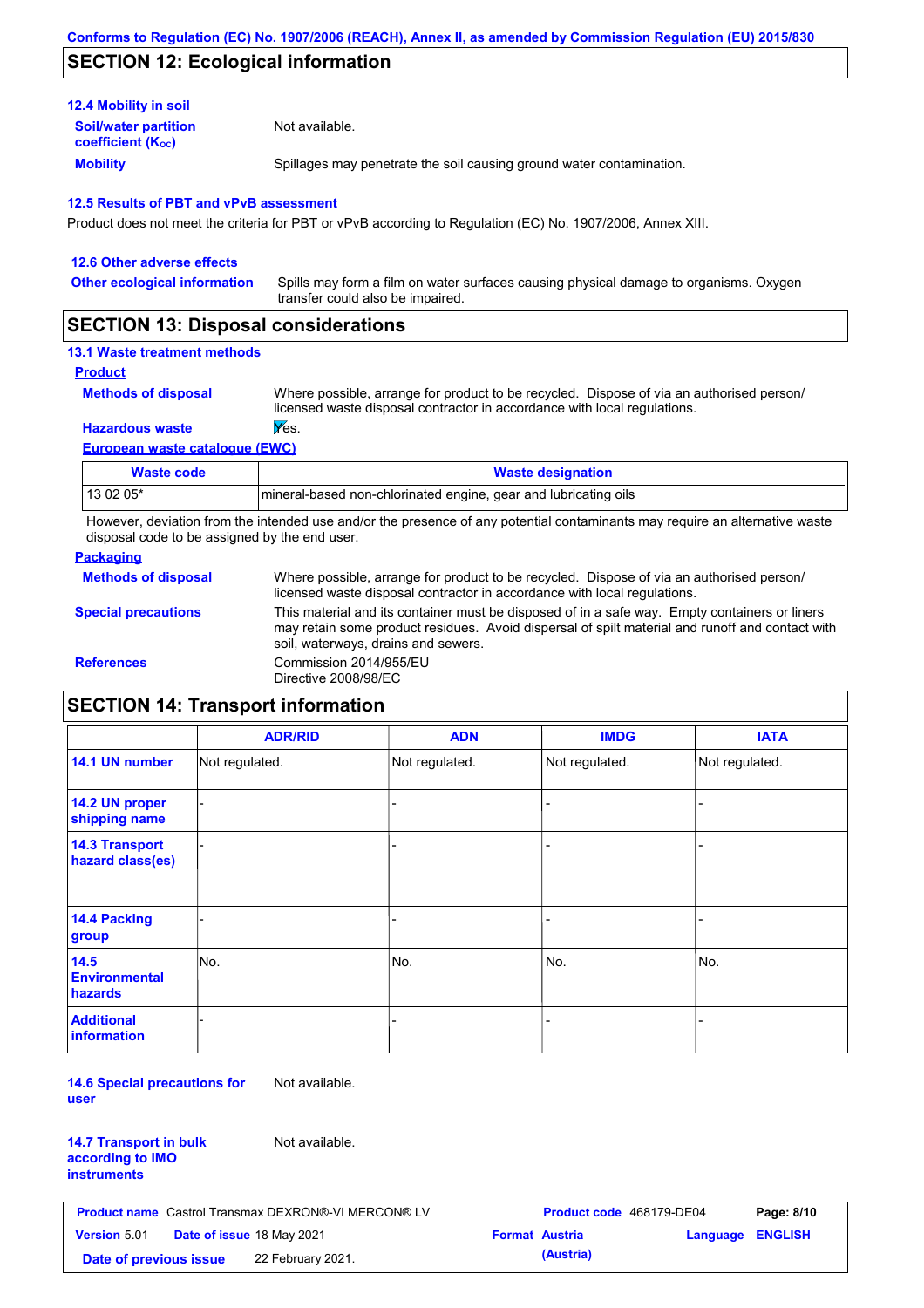# **SECTION 15: Regulatory information**

|                                                                                                                                                          | 15.1 Safety, health and environmental regulations/legislation specific for the substance or mixture                                                                                       |
|----------------------------------------------------------------------------------------------------------------------------------------------------------|-------------------------------------------------------------------------------------------------------------------------------------------------------------------------------------------|
| <b>EU Regulation (EC) No. 1907/2006 (REACH)</b>                                                                                                          |                                                                                                                                                                                           |
| <b>Annex XIV - List of substances subject to authorisation</b>                                                                                           |                                                                                                                                                                                           |
| <b>Annex XIV</b>                                                                                                                                         |                                                                                                                                                                                           |
| None of the components are listed.                                                                                                                       |                                                                                                                                                                                           |
| <b>Substances of very high concern</b>                                                                                                                   |                                                                                                                                                                                           |
| None of the components are listed.                                                                                                                       |                                                                                                                                                                                           |
| EU Regulation (EC) No. 1907/2006 (REACH)                                                                                                                 |                                                                                                                                                                                           |
| <b>Annex XVII - Restrictions</b><br>on the manufacture,<br>placing on the market<br>and use of certain<br>dangerous substances,<br>mixtures and articles | Not applicable.                                                                                                                                                                           |
| <b>Other regulations</b>                                                                                                                                 |                                                                                                                                                                                           |
| <b>REACH Status</b>                                                                                                                                      | The company, as identified in Section 1, sells this product in the EU in compliance with the<br>current requirements of REACH.                                                            |
| <b>United States inventory</b><br>(TSCA 8b)                                                                                                              | All components are active or exempted.                                                                                                                                                    |
| <b>Australia inventory (AICS)</b>                                                                                                                        | At least one component is not listed.                                                                                                                                                     |
| <b>Canada inventory</b>                                                                                                                                  | At least one component is not listed in DSL but all such components are listed in NDSL.                                                                                                   |
| <b>China inventory (IECSC)</b>                                                                                                                           | All components are listed or exempted.                                                                                                                                                    |
| <b>Japan inventory (ENCS)</b>                                                                                                                            | At least one component is not listed.                                                                                                                                                     |
| <b>Korea inventory (KECI)</b>                                                                                                                            | At least one component is not listed.                                                                                                                                                     |
| <b>Philippines inventory</b><br>(PICCS)                                                                                                                  | All components are listed or exempted.                                                                                                                                                    |
| <b>Taiwan Chemical</b><br><b>Substances Inventory</b><br>(TCSI)                                                                                          | All components are listed or exempted.                                                                                                                                                    |
| Ozone depleting substances (1005/2009/EU)<br>Not listed.                                                                                                 |                                                                                                                                                                                           |
| Prior Informed Consent (PIC) (649/2012/EU)                                                                                                               |                                                                                                                                                                                           |
| Not listed.                                                                                                                                              |                                                                                                                                                                                           |
| <b>EU - Water framework directive - Priority substances</b>                                                                                              |                                                                                                                                                                                           |
| None of the components are listed.                                                                                                                       |                                                                                                                                                                                           |
| <b>Seveso Directive</b>                                                                                                                                  |                                                                                                                                                                                           |
| This product is not controlled under the Seveso Directive.                                                                                               |                                                                                                                                                                                           |
| <b>National requiations</b>                                                                                                                              |                                                                                                                                                                                           |
| <b>Limitation of the use of</b><br>organic solvents                                                                                                      | Permitted.                                                                                                                                                                                |
| <b>15.2 Chemical safety</b><br>assessment                                                                                                                | A Chemical Safety Assessment has been carried out for one or more of the substances within<br>this mixture. A Chemical Safety Assessment has not been carried out for the mixture itself. |

| <b>Abbreviations and acronyms</b>                          | ADN = European Provisions concerning the International Carriage of Dangerous Goods by<br>Inland Waterway<br>ADR = The European Agreement concerning the International Carriage of Dangerous Goods by<br>Road<br>$ATE = Acute Toxicity Estimate$<br>BCF = Bioconcentration Factor<br>CAS = Chemical Abstracts Service<br>CLP = Classification, Labelling and Packaging Regulation [Regulation (EC) No. 1272/2008]<br>CSA = Chemical Safety Assessment<br>CSR = Chemical Safety Report<br>DMEL = Derived Minimal Effect Level<br>DNEL = Derived No Effect Level<br>EINECS = European Inventory of Existing Commercial chemical Substances<br>ES = Exposure Scenario<br>EUH statement = CLP-specific Hazard statement |                          |          |                |
|------------------------------------------------------------|--------------------------------------------------------------------------------------------------------------------------------------------------------------------------------------------------------------------------------------------------------------------------------------------------------------------------------------------------------------------------------------------------------------------------------------------------------------------------------------------------------------------------------------------------------------------------------------------------------------------------------------------------------------------------------------------------------------------|--------------------------|----------|----------------|
| <b>Product name</b> Castrol Transmax DEXRON®-VI MERCON® LV |                                                                                                                                                                                                                                                                                                                                                                                                                                                                                                                                                                                                                                                                                                                    | Product code 468179-DE04 |          | Page: 9/10     |
| <b>Version 5.01</b><br><b>Date of issue 18 May 2021</b>    |                                                                                                                                                                                                                                                                                                                                                                                                                                                                                                                                                                                                                                                                                                                    | <b>Format Austria</b>    | Language | <b>ENGLISH</b> |
| Date of previous issue                                     | 22 February 2021.                                                                                                                                                                                                                                                                                                                                                                                                                                                                                                                                                                                                                                                                                                  | (Austria)                |          |                |